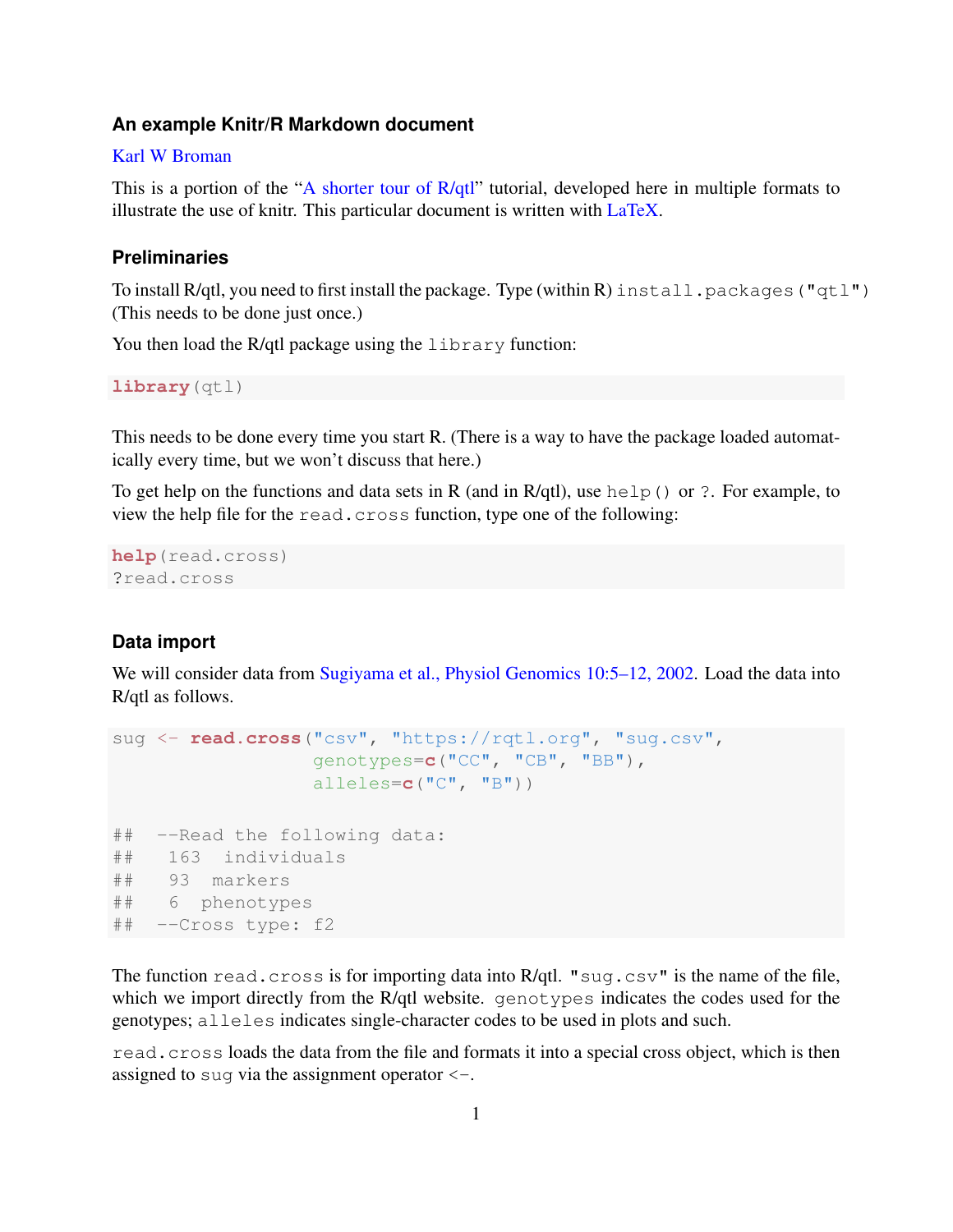The data are from an intercross between BALB/cJ and CBA/CaJ; only male offspring were considered. There are four phenotypes: blood pressure, heart rate, body weight, and heart weight. We will focus on the blood pressure phenotype, will consider just the 163 individuals with genotype data and, for simplicity, will focus on the autosomes.

### **Summaries**

The data object sug is complex; it contains the genotype data, phenotype data and genetic map. R has a certain amount of "object oriented" facilities, so that calls to functions like summary and plot are interpreted appropriately for the object considered.

The object sug has "class" "cross", and so calls to summary and plot are actually sent to the functions summary.cross and plot.cross.

Use summary() to get a quick summary of the data. (This also performs a variety of checks of the integrity of the data.)

```
summary(sug)
## F2 intercross
##
## No. individuals: 163
##
## No. phenotypes: 6
## Percent phenotyped: 95.1 95.7 99.4 99.4 100 100
##
## No. chromosomes: 19
## Autosomes: 1 2 3 4 5 6 7 8 9 10 11 12 13 14 15
## 16 17 18 19
##
## Total markers: 93
## No. markers: 5 7 5 5 5 4 8 4 4 5 6 3 3 5 5 4 4 6
## 5
## Percent genotyped: 98.3
## Genotypes (%): CC:23.9 CB:50.2 BB:26.0
## not BB:0.0 not CC:0.0
```
We see that this is an intercross with 163 individuals. There are 6 phenotypes, and genotype data at 93 markers across the 19 autosomes. The genotype data is quite complete.

Use  $p$ lot() to get a summary plot of the data.

**plot**(sug)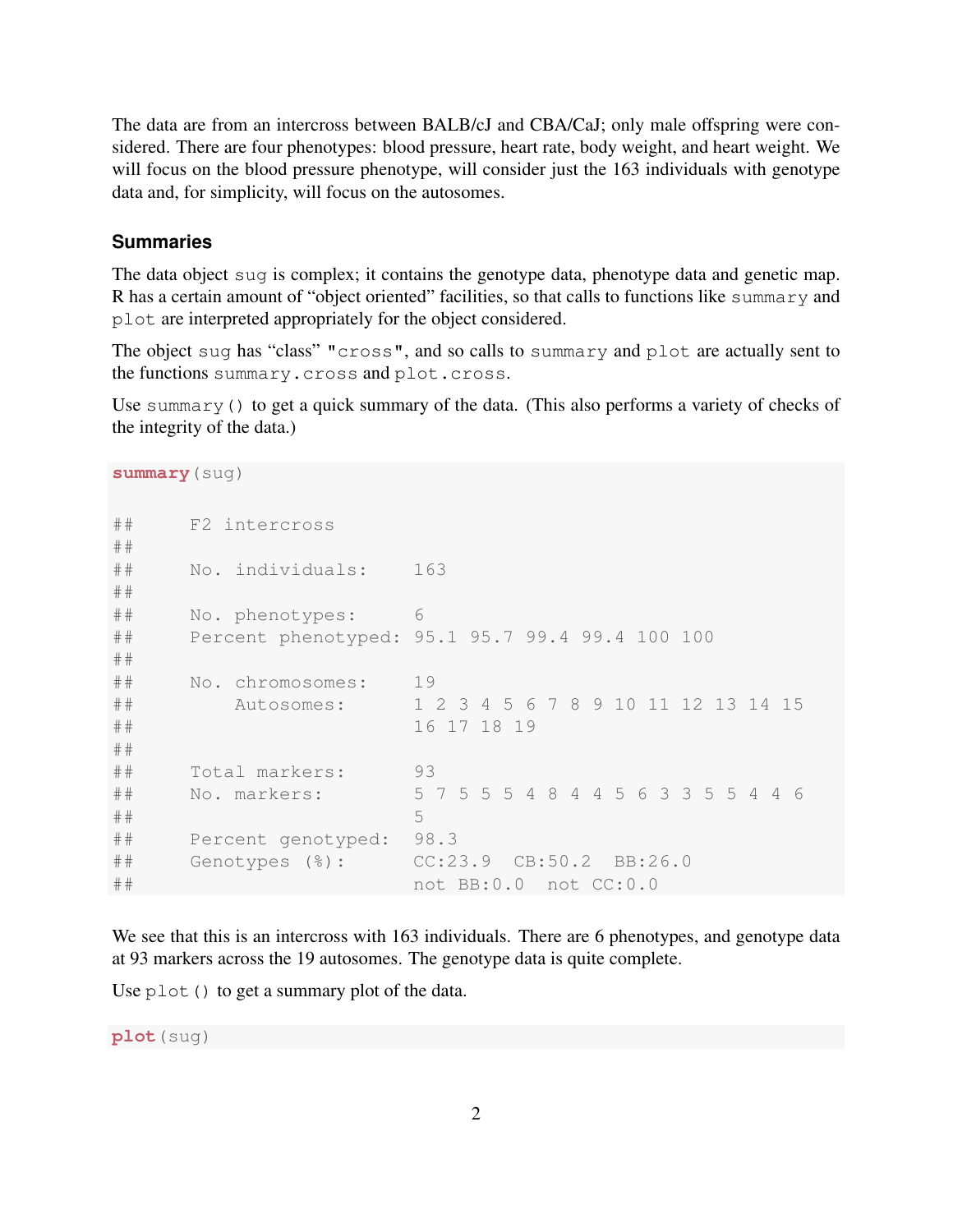

The plot in the upper-left shows the pattern of missing genotype data, with black pixels corresponding to missing genotypes. The next plot shows the genetic map of the typed markers. The following plots are histograms or bar plots for the six phenotypes. The last two "phenotypes" are sex (with 1 corresponding to males) and mouse ID.

# **Single-QTL analysis**

Let's now proceed to OTL mapping via a single-OTL model.

We first calculate the QTL genotype probabilities, given the observed marker data, via the function calc.genoprob. This is done at the markers and at a grid along the chromosomes. The argument step is the density of the grid (in cM), and defines the density of later QTL analyses.

```
sug <- calc.genoprob(sug, step=1)
```
The output of calc.genoprob is the same cross object as input, with additional information (the QTL genotype probabilities) inserted. We assign this back to the original object (writing over the previous data), though it could have also been assigned to a new object.

To perform a single-QTL genome scan, we use the function scanone. By default, it performs standard interval mapping (that is, maximum likelihood via the EM algorithm). Also, by default, it considers the first phenotype in the input cross object (in this case, blood pressure).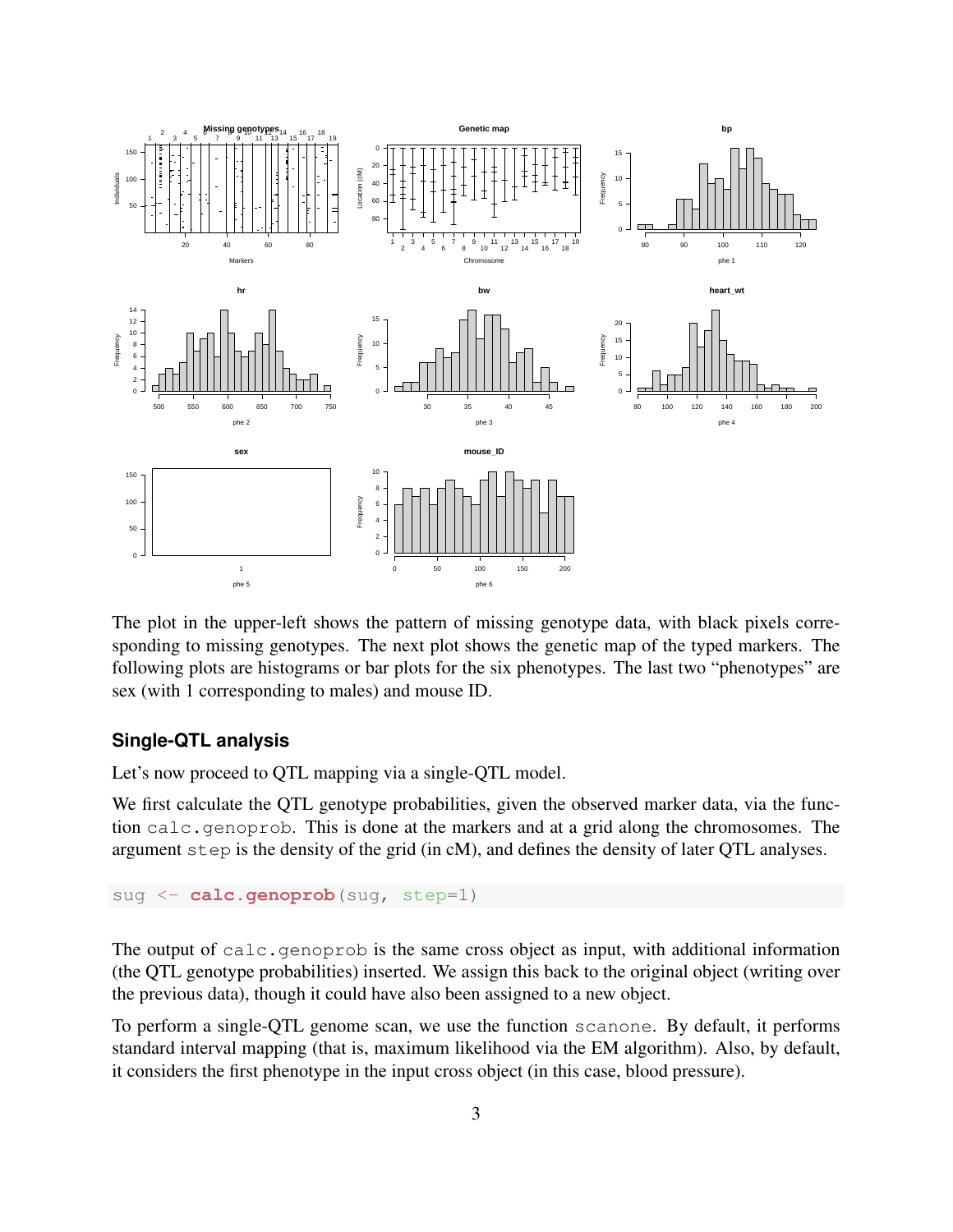out.em <- **scanone**(sug)

The output has "class" "scanone". The summary function is passed to the function summary.scanone, and gives the maximum LOD score on each chromosome.

```
summary(out.em)
```

| ## |                | chr | pos   | lod   |
|----|----------------|-----|-------|-------|
| ## | D1MIT36        | 1   | 76.73 | 1.449 |
| ## | c2.loc77       | 2   | 82.80 | 1.901 |
| ## | c3.loc42       | 3   | 52.82 | 1.393 |
| ## | c4.loc43       | 4   | 47.23 | 0.795 |
| ## | D5MIT223       | 5   | 86.57 | 1.312 |
| ## | c6.loc26       | 6   | 27.81 | 0.638 |
| ## | c7.loc45       | 7   | 47.71 | 6.109 |
| ## | c8.loc34       | 8   | 54.90 | 1.598 |
| ## | D9MIT71        | 9   | 27.07 | 0.769 |
| ## | c10.loc51      | 10  | 60.75 | 0.959 |
| ## | c11.loc34      | 11  | 38.70 | 2.157 |
| ## | D12MTT145      | 12  | 2.23  | 1.472 |
| ## | c13.loc20      | 1.3 | 27.26 | 1.119 |
| ## | D14MIT138      | 14  | 12.52 | 1.119 |
| ## | $c15.$ loc $8$ | 1.5 | 11.96 | 5.257 |
| ## | c16.loc31      | 16  | 45.69 | 0.647 |
| ## | D17MIT16       | 17  | 17.98 | 1.241 |
| ## | D18MIT22       | 18  | 13.41 | 1.739 |
| ## | D19MIT71       | 19  | 56.28 | 0.402 |

Alternatively, we can give a threshold, e.g., to only see those chromosomes with  $\text{LOD} > 3$ .

```
summary(out.em, threshold=3)
## chr pos lod
## c7.loc45 7 47.7 6.11
## c15.loc8 15 12.0 5.26
```
We can plot the results as follows.

**plot**(out.em)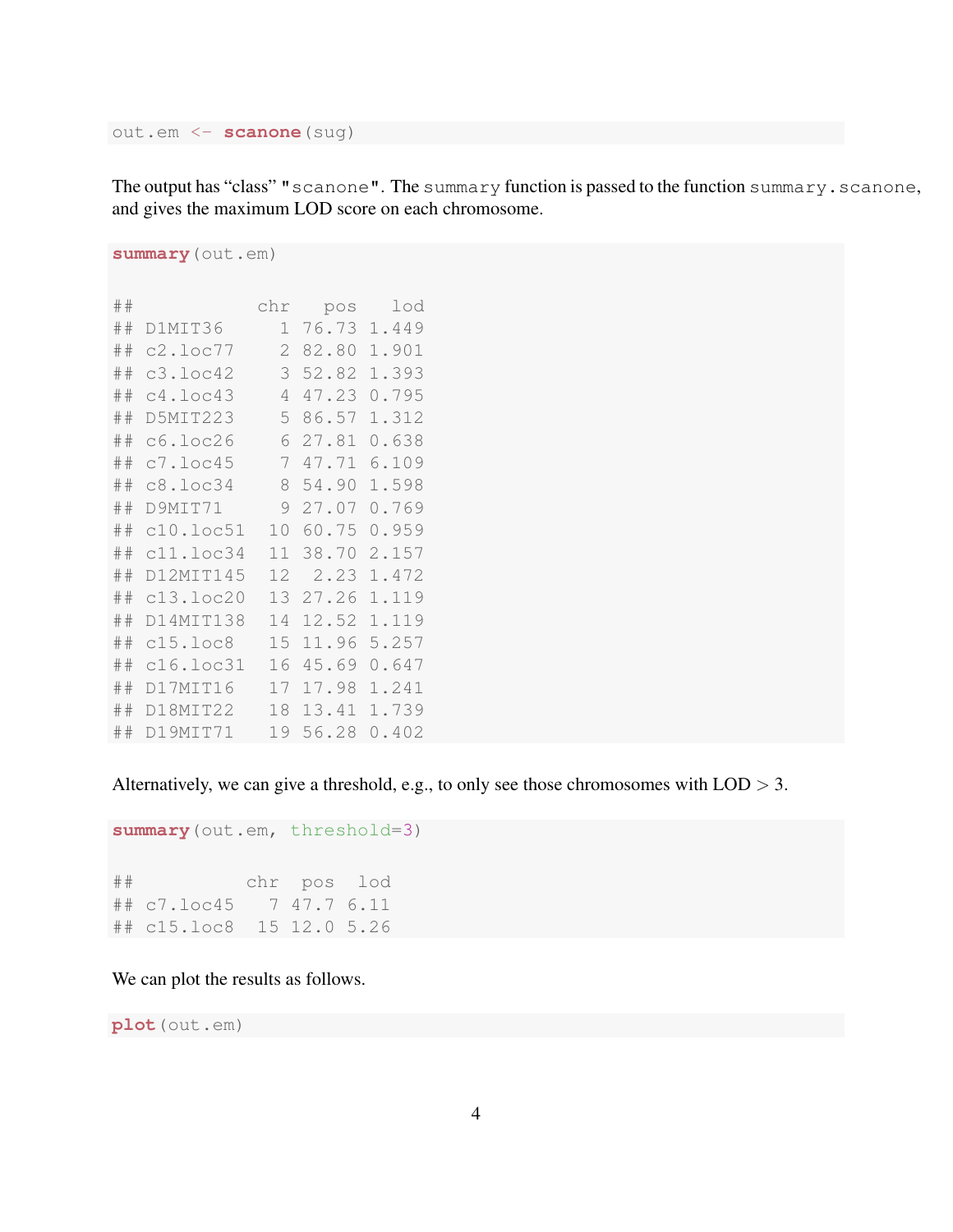

We can do the genome scan via Haley-Knott regression by calling scanone with the argument method="hk".

out.hk <- **scanone**(sug, method="hk")

We may plot the two sets of LOD curves together in a single call to plot.

**plot**(out.em, out.hk, col=**c**("blue", "red"))



Alternatively, we could do the following (figure not included, for brevity):

**plot**(out.em, col="blue") **plot**(out.hk, col="red", add=TRUE)

It's perhaps more informative to plot the differences:

```
plot(out.hk - out.em, ylim=c(-0.3, 0.3),
     ylab="LOD(HK)-LOD(EM)")
```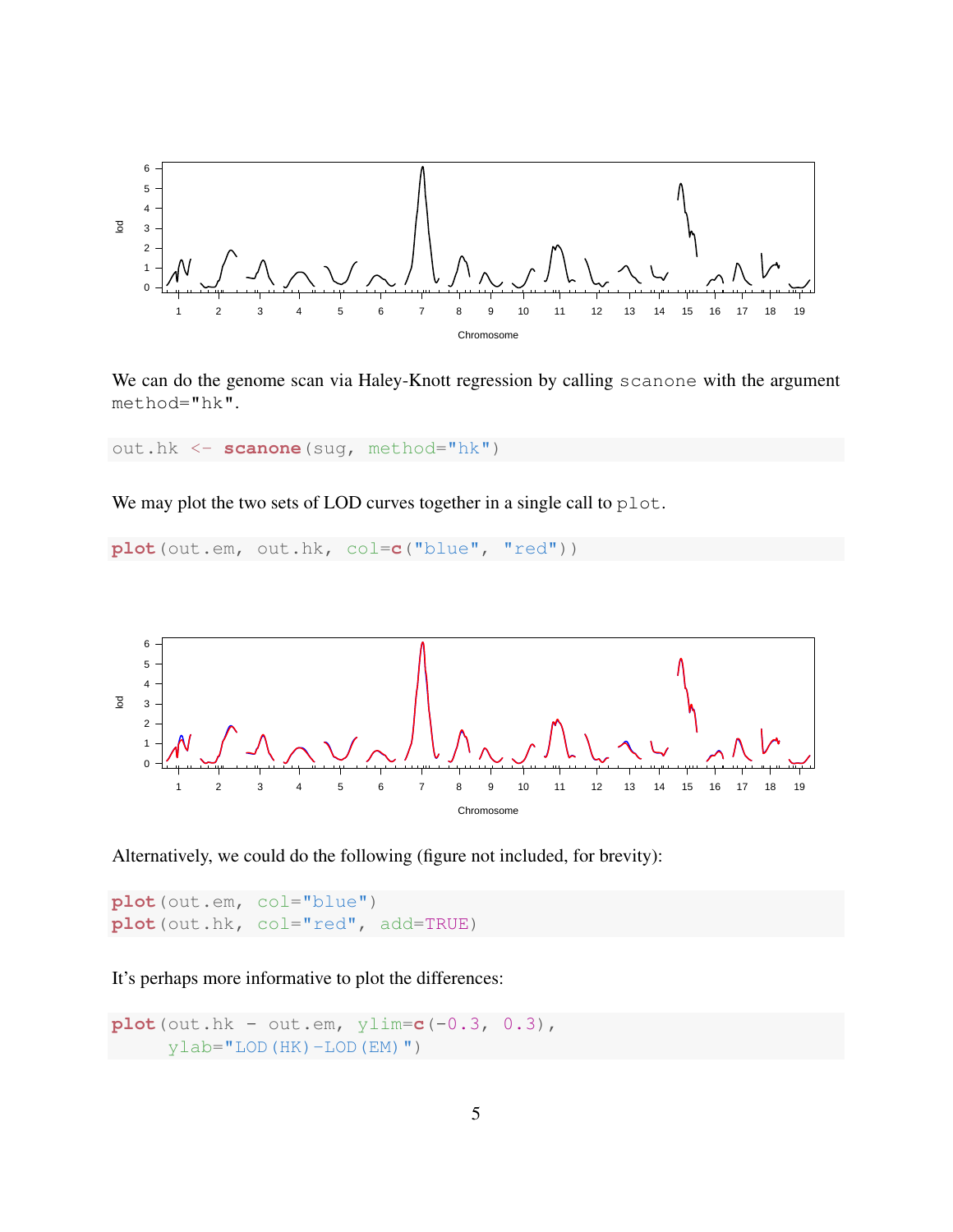

# **Permutation tests**

To perform a permutation test, to get a genome-wide significance threshold or genome-scanadjusted p-values, we use scanone just as before, but with an additional argument, n.perm, indicating the number of permutation replicates. It's quickest to use Haley-Knott regression.

operm <- **scanone**(sug, method="hk", n.perm=1000) ## Doing permutation in batch mode

A histogram of the results (the 1000 genome-wide maximum LOD scores) is obtained as follows:



#### Significance thresholds may be obtained via the summary function:

**summary**(operm) ## LOD thresholds (1000 permutations)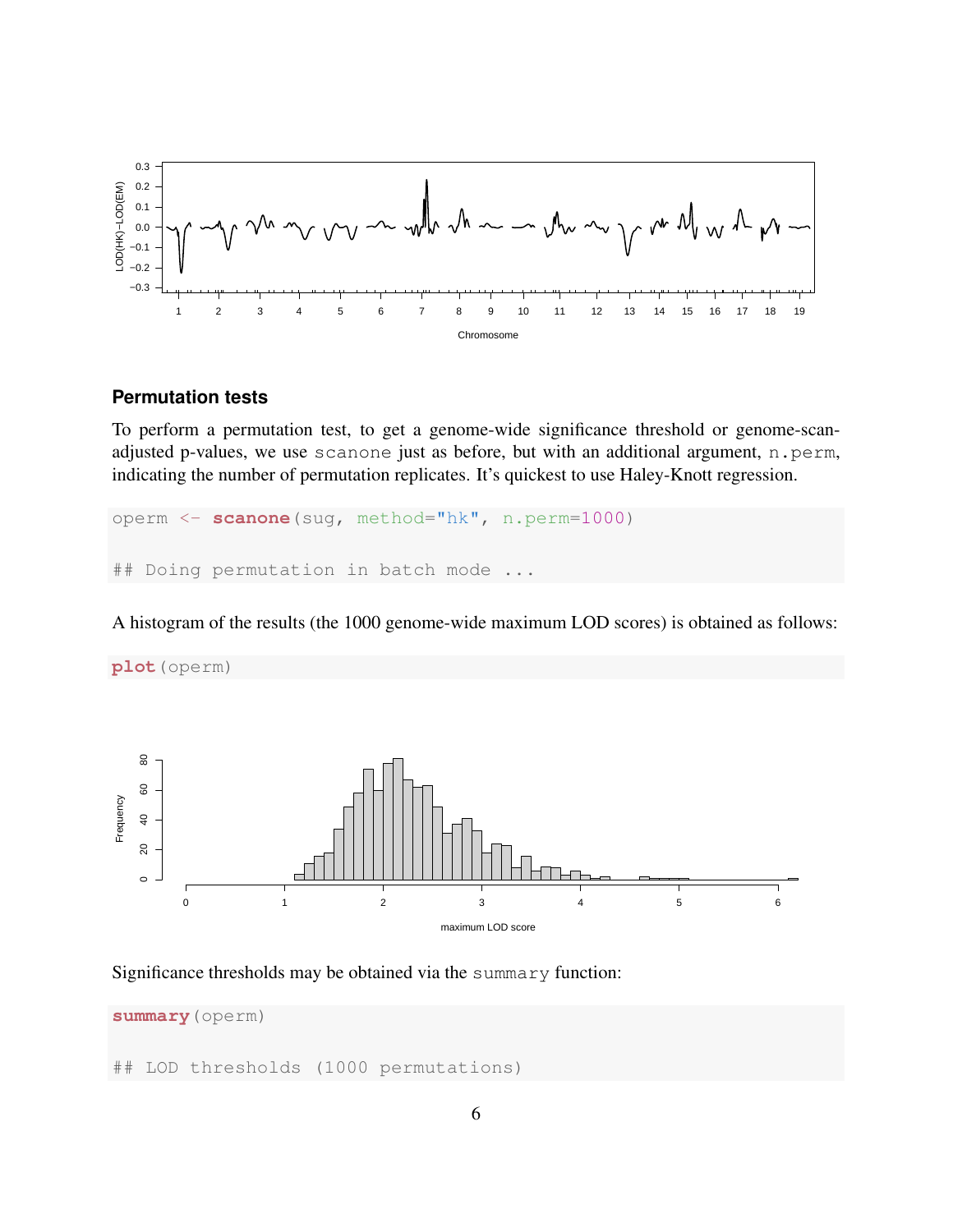```
## ] \circ d## 5% 3.48
## 10% 3.15
summary(operm, alpha=c(0.05, 0.2))
## LOD thresholds (1000 permutations)
## lod
## 5% 3.48
## 20% 2.83
```
The permutation results may be used along with the scanone results to have significance thresholds and p-values calculated automatically:

```
summary(out.hk, perms=operm, alpha=0.2, pvalues=TRUE)
## chr pos lod pval
## c7.loc45 7 47.7 6.11 0.001
## c15.loc8 15 12.0 5.29 0.001
```
## **Interval estimates of QTL location**

For the blood pressure phenotype, we've seen good evidence for QTL on chromosomes 7 and 15. Interval estimates of the location of QTL are commonly obtained via 1.5-LOD support intervals, which may be calculated via the function  $l$  odint. Alternatively, an approximate Bayes credible interval may be obtained with bayesint.

To obtain the 1.5-LOD support interval and 95% Bayes interval for the QTL on chromosome 7, type the following. The first and last rows define the ends of the intervals; the middle row is the estimated QTL location.

```
1odint (out.hk, chr=7)
## chr pos lod
## c7.loc34 7 36.71 4.404165
## c7.loc45 7 47.71 6.107099
## c7.loc54 7 56.71 4.505278
bayesint (out.hk, chr=7)
## chr pos lod
```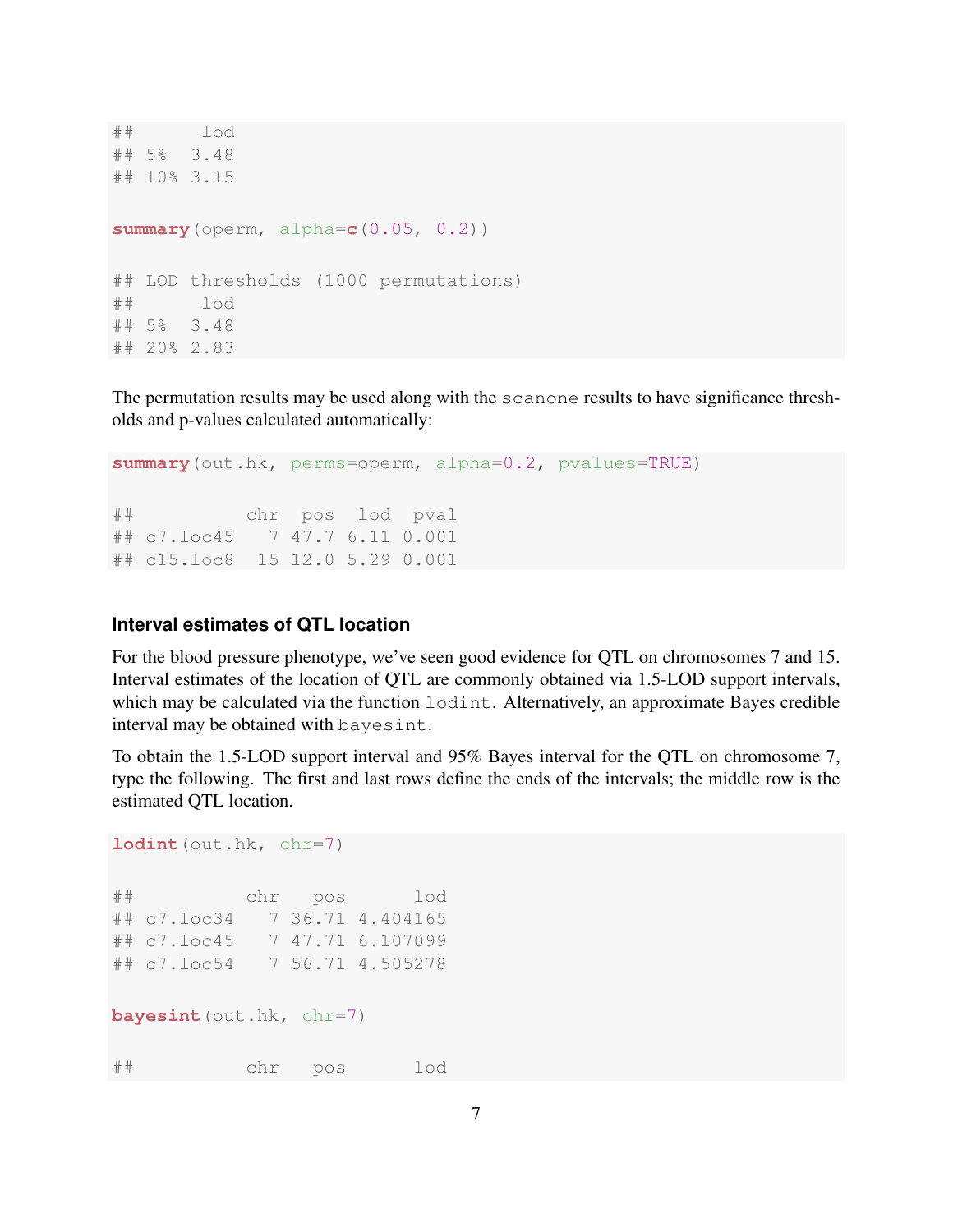## c7.loc37 7 39.71 5.086176 ## c7.loc45 7 47.71 6.107099 ## c7.loc50 7 52.71 5.379287

It is sometimes useful to identify the closest flanking markers; use expandtomarkers=TRUE:

```
lodint(out.hk, chr=7, expandtomarkers=TRUE)
## chr pos lod
## D7MIT176 7 34.48 3.894345
## c7.loc45 7 47.71 6.107099
## D7MIT7 7 63.14 2.800203
bayesint(out.hk, chr=7, expandtomarkers=TRUE)
## chr pos lod
## D7MIT176 7 34.48 3.894345
## c7.loc45 7 47.71 6.107099
## D7MIT323 7 54.45 4.690901
```
We can calculate the 2-LOD support interval and the 99% Bayes interval as follows.

```
lodint (out.hk, chr=7, drop=2)
## chr pos lod
## c7.loc32 7 34.71 3.945848
## c7.loc45 7 47.71 6.107099
## c7.loc57 7 59.71 3.849972
bayesint (out.hk, chr=7, prob=0.99)
## chr pos lod
## c7.loc34 7 36.71 4.404165
## c7.loc45 7 47.71 6.107099
```
## c7.loc54 7 56.71 4.505278

The intervals for the chr 15 locus may be calculated as follows.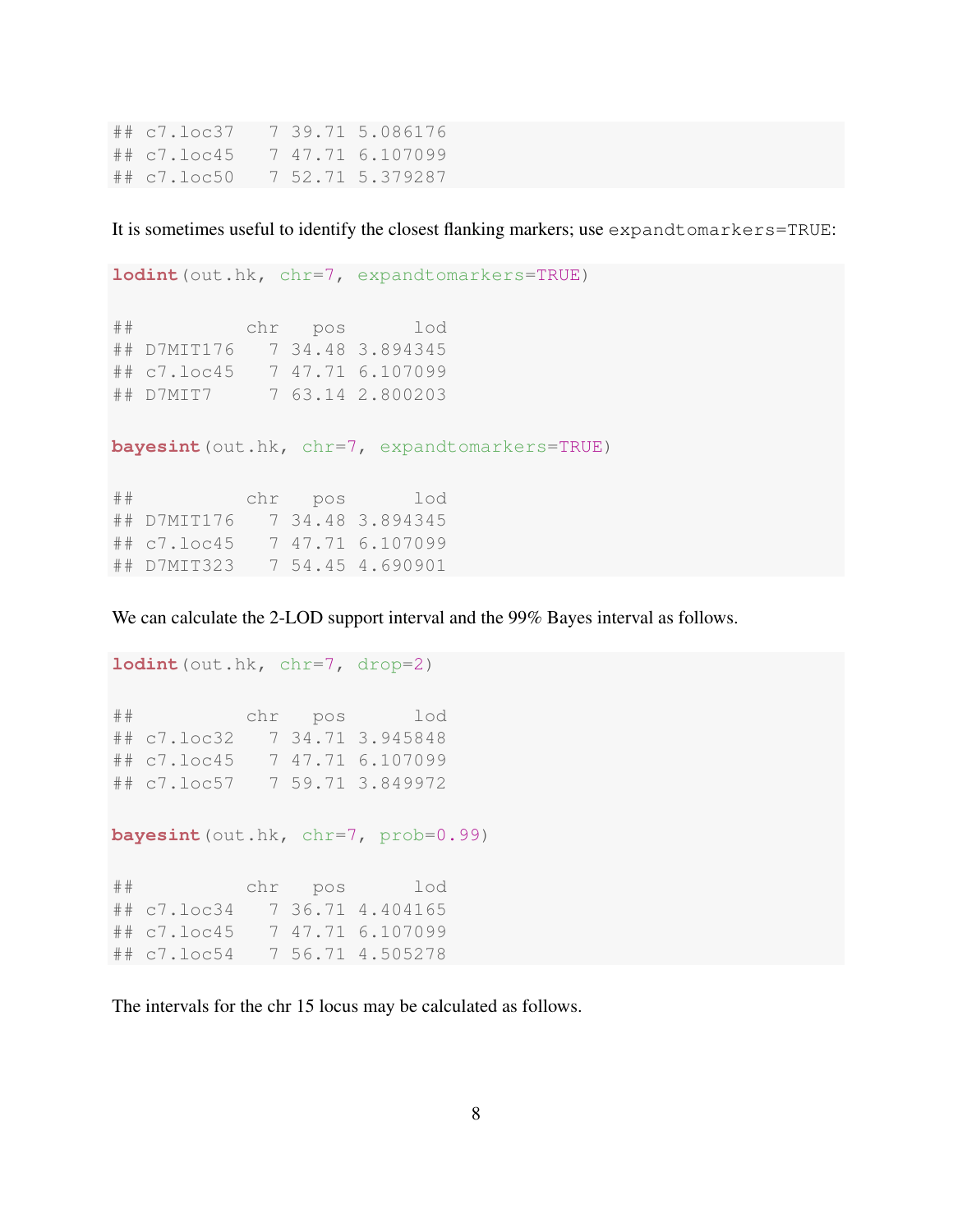```
lodint(out.hk, chr=15)
```
## chr pos lod ## D15MIT175 15 3.96 4.432504 ## c15.loc8 15 11.96 5.290136 ## D15MIT184 15 22.82 3.778414

```
bayesint(out.hk, chr=15)
```
## chr pos lod ## D15MIT175 15 3.96 4.432504 ## c15.loc8 15 11.96 5.290136 ## c15.loc16 15 19.96 4.373680

### **R and package versions used**

#### **sessionInfo**()

```
## R version 4.0.2 (2020-06-22)
## Platform: x86_64-pc-linux-gnu (64-bit)
## Running under: Pop!_OS 20.04 LTS
##
## Matrix products: default
## BLAS: /usr/lib/x86_64-linux-gnu/blas/libblas.so.3.9.0
## LAPACK: /usr/lib/x86_64-linux-gnu/lapack/liblapack.so.3.9.0
##
## locale:
## [1] LC_CTYPE=en_US.UTF-8 LC_NUMERIC=C
## [3] LC_TIME=en_US.UTF-8 LC_COLLATE=en_US.UTF-8
## [5] LC_MONETARY=en_US.UTF-8 LC_MESSAGES=en_US.UTF-8
## [7] LC_PAPER=en_US.UTF-8 LC_NAME=C
## [9] LC_ADDRESS=C LC_TELEPHONE=C
## [11] LC_MEASUREMENT=en_US.UTF-8 LC_IDENTIFICATION=C
##
## attached base packages:
## [1] stats graphics grDevices utils datasets
## [6] methods base
##
## other attached packages:
## [1] qtl_1.47-3 knitr_1.29
```